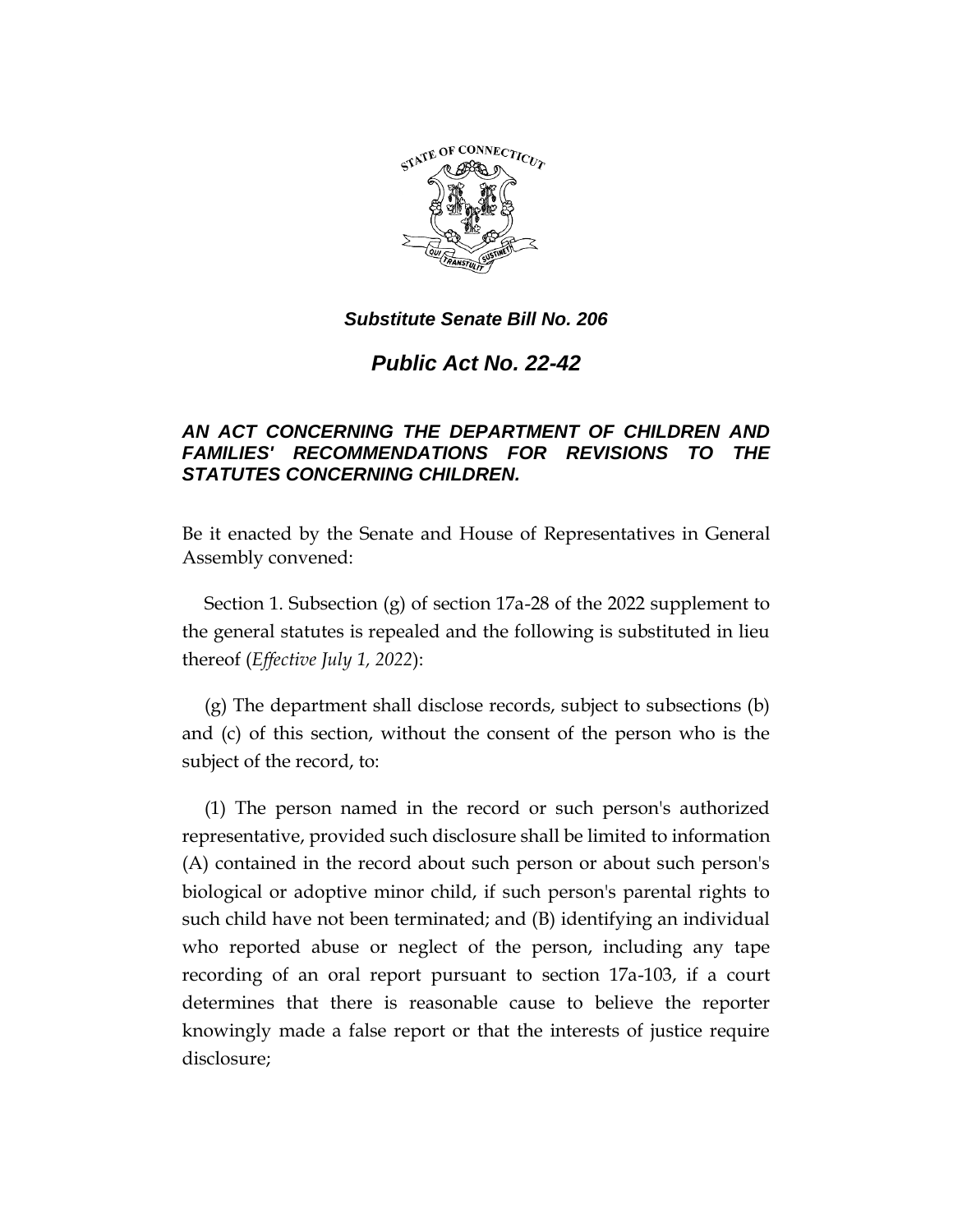(2) An employee of the department for any purpose reasonably related to the performance of such employee's duties;

(3) A guardian ad litem or attorney appointed to represent a child or youth in litigation affecting the best interests of the child or youth;

(4) An attorney representing a parent, guardian or child in a petition filed in the Superior Court pursuant to section 17a-112 or 46b-129, provided (A) if such records do not pertain to such attorney's client or such client's child, such records shall not be further disclosed to another individual or entity by such attorney except pursuant to the order of a court of competent jurisdiction, (B) if such records are confidential pursuant to federal law, such records shall not be disclosed to such attorney or such attorney's client unless such attorney or such attorney's client is otherwise entitled to such records, and (C) nothing in this subdivision shall limit the disclosure of records under subdivision (3) of this subsection;

(5) The Attorney General, any assistant attorney general or any other legal counsel retained to represent the department during the course of a legal proceeding involving the department or an employee of the department;

(6) The Child Advocate or the Child Advocate's designee;

(7) The Chief Public Defender or the Chief Public Defender's designee for purposes of ensuring competent representation by the attorneys with whom the Chief Public Defender contracts to provide legal and guardian ad litem services to the subjects of such records and for ensuring accurate payments for services rendered by such attorneys;

(8) The Chief State's Attorney or the Chief State's Attorney's designee for purposes of investigating or prosecuting (A) an allegation related to child abuse or neglect, (B) an allegation that an individual made a false report of suspected child abuse or neglect, (C) an allegation that a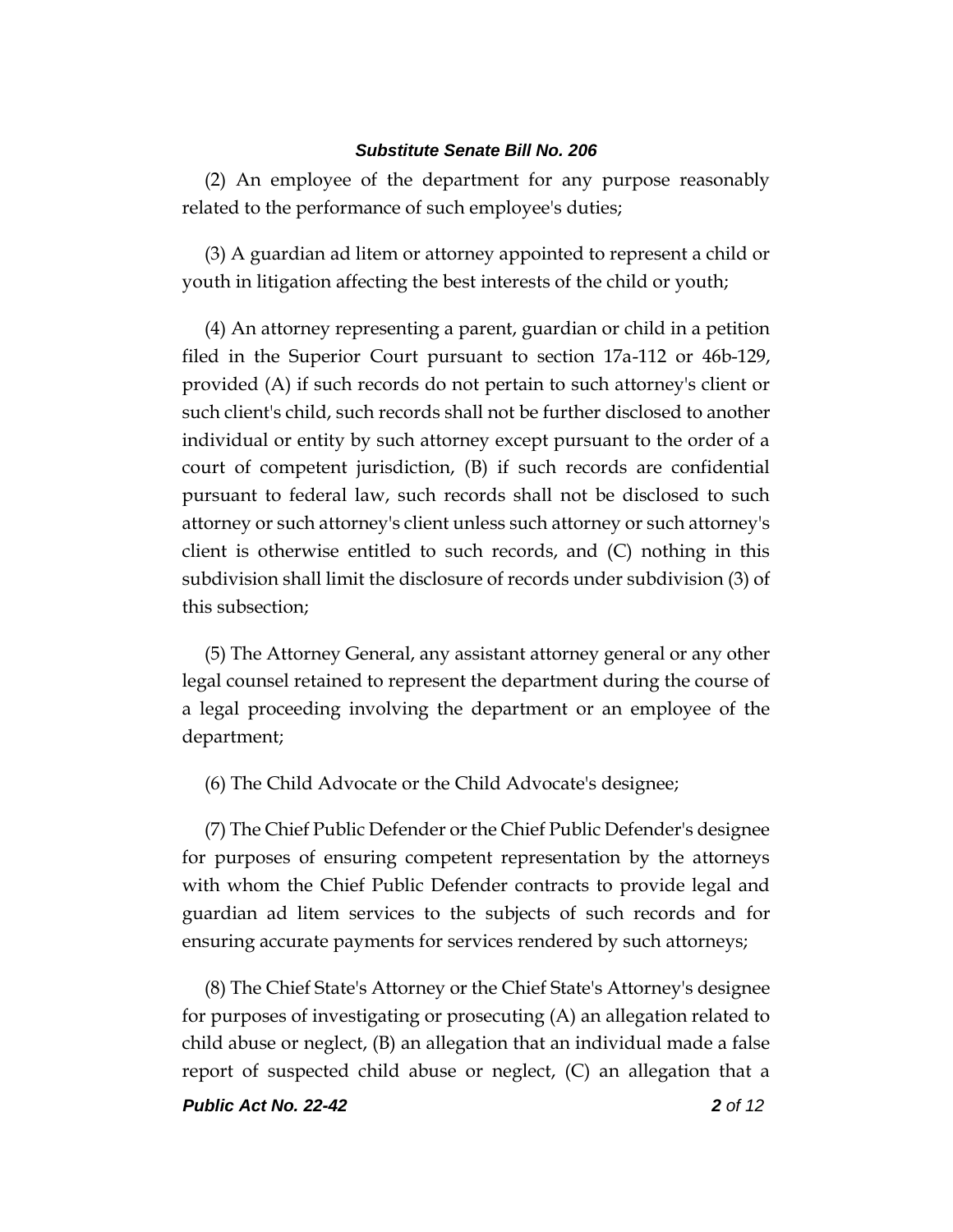mandated reporter failed to report suspected child abuse or neglect in accordance with section 17a-101a, provided such prosecuting authority shall have access to records of a child charged with the commission of a delinquent act, who is not being charged with an offense related to child abuse, only while the case is being prosecuted and after obtaining a release, or (D) an allegation of fraud in the receipt of public or private benefits, provided no information identifying the subject of the record is disclosed unless such information is essential to such investigation or prosecution;

(9) A state or federal law enforcement officer, including a military law enforcement authority under the United States Department of Defense, for purposes of investigating (A) an allegation related to child abuse or neglect, (B) an allegation that an individual made a false report of suspected child abuse or neglect, or (C) an allegation that a mandated reporter failed to report suspected child abuse or neglect in accordance with section 17a-101a;

(10) A foster or prospective adoptive parent, if the records pertain to a child or youth currently placed with the foster or prospective adoptive parent, or a child or youth being considered for placement with the foster or prospective adoptive parent, and the records are necessary to address the social, medical, psychological or educational needs of the child or youth, provided no information identifying a biological parent is disclosed without the permission of such biological parent;

(11) The Governor, when requested in writing in the course of the Governor's official functions, the joint standing committee of the General Assembly having cognizance of matters relating to human services, the joint standing committee of the General Assembly having cognizance of matters relating to the judiciary or the joint standing committee of the General Assembly having cognizance of matters relating to children, when requested in writing by any of such committees in the course of such committee's official functions, and

*Public Act No. 22-42 3 of 12*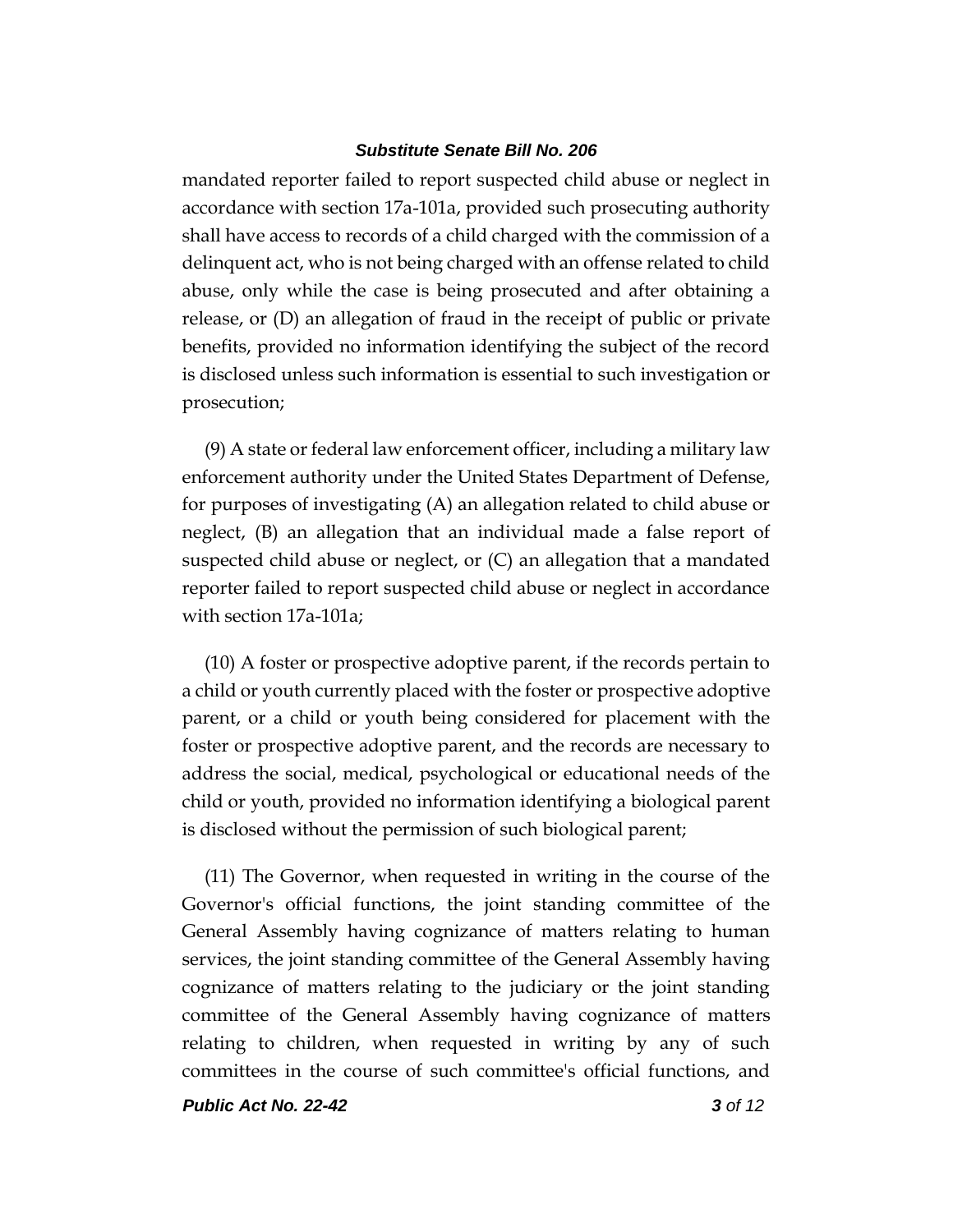upon a majority vote of such committee, provided no name or other identifying information is disclosed unless such information is essential to the gubernatorial or legislative purpose;

(12) The Office of Early Childhood for the purpose of (A) determining the suitability of a person to care for children in a facility licensed pursuant to section 19a-77, 19a-80, **[**or**]** 19a-87b or 19a-421; (B) determining the suitability of such person for licensure; (C) determining the suitability of a person to provide child care services to a child and receive a child care subsidy pursuant to section 17b-749k; (D) an investigation conducted pursuant to section 19a-80f; **[**(D)**]** (E) notifying the office when the Department of Children and Families places an individual licensed or certified by the office on the child abuse and neglect registry pursuant to section 17a-101k; or **[**(E)**]** (F) notifying the office when the Department of Children and Families possesses information regarding an office regulatory violation committed by an individual licensed or certified by the office;

(13) The Department of Developmental Services, to allow said department to determine eligibility, facilitate enrollment and plan for the provision of services to a child who is a client of said department and who is applying to enroll in or is enrolled in said department's behavioral services program. At the time that a parent or guardian completes an application for enrollment of a child in the Department of Developmental Services' behavioral services program, or at the time that said department updates a child's annual individualized plan of care, said department shall notify such parent or guardian that the Department of Children and Families may provide records to the Department of Developmental Services for the purposes specified in this subdivision without the consent of such parent or guardian;

(14) Any individual or entity for the purposes of identifying resources that will promote the permanency plan of a child or youth approved by the court pursuant to sections 17a-11, 17a-111b and 46b-129;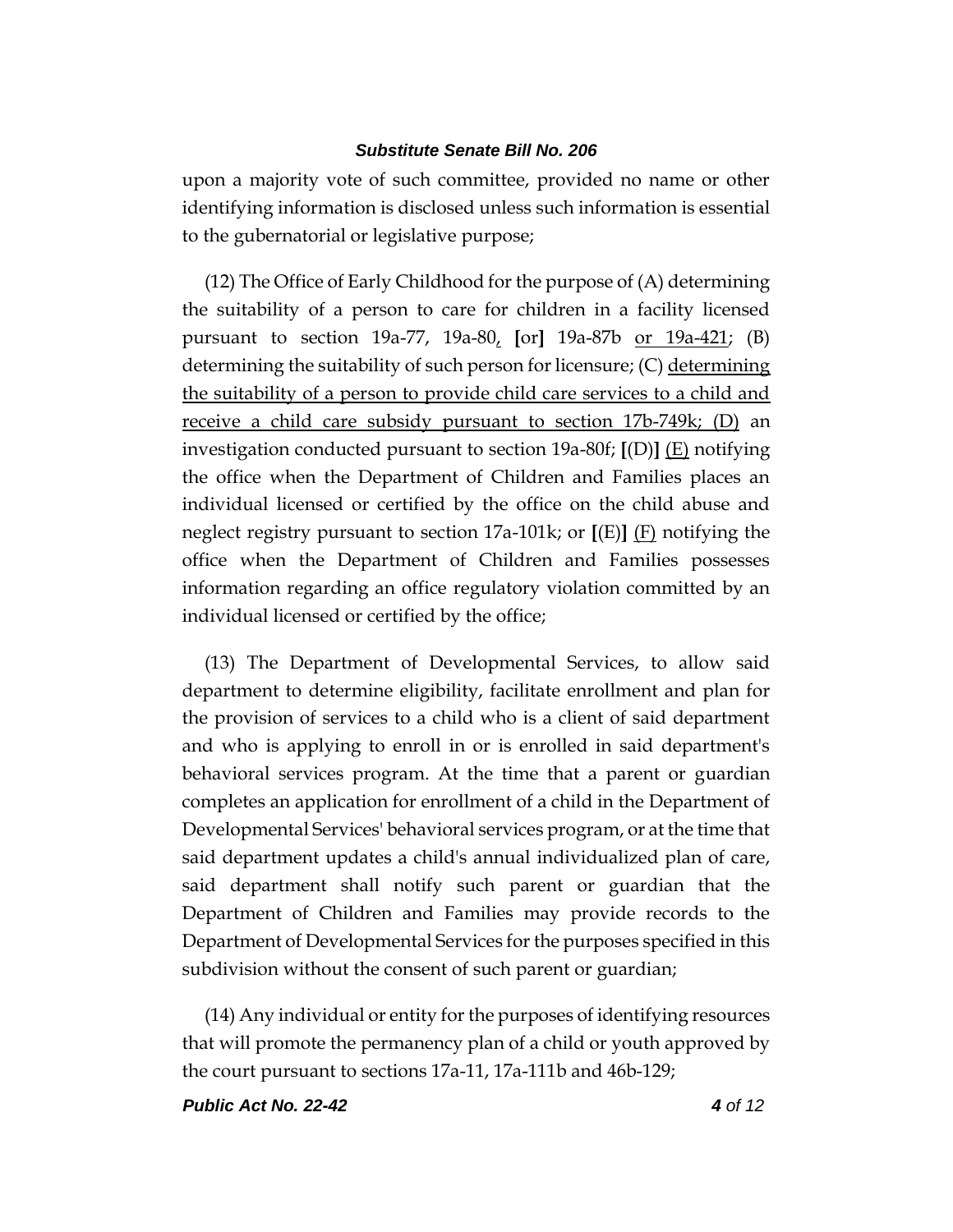(15) A state agency that licenses or certifies a person to educate, care for or provide services to children or youths;

(16) A judge or employee of a Probate Court who requires access to such records in order to perform such judge's or employee's official duties;

(17) A judge of the Superior Court for purposes of determining the appropriate disposition of a child adjudicated as delinquent or a child who is a member of a family with service needs;

(18) A judge of the Superior Court in a criminal prosecution for purposes of in camera inspection whenever (A) the court has ordered that the record be provided to the court; or (B) a party to the proceeding has issued a subpoena for the record;

(19) A judge of the Superior Court and all necessary parties in a family violence proceeding when such records concern family violence with respect to the child who is the subject of the proceeding or the parent of such child who is the subject of the proceeding;

(20) The Auditors of Public Accounts, or their representative, provided no information identifying the subject of the record is disclosed unless such information is essential to an audit conducted pursuant to section 2-90;

(21) A local or regional board of education, provided the records are limited to educational records created or obtained by the state or Connecticut Unified School District #2, established pursuant to section 17a-37;

(22) The superintendent of schools for any school district for the purpose of determining the suitability of a person to be employed by the local or regional board of education for such school district pursuant to subsection (a) of section 10-221d;

### *Public Act No. 22-42 5 of 12*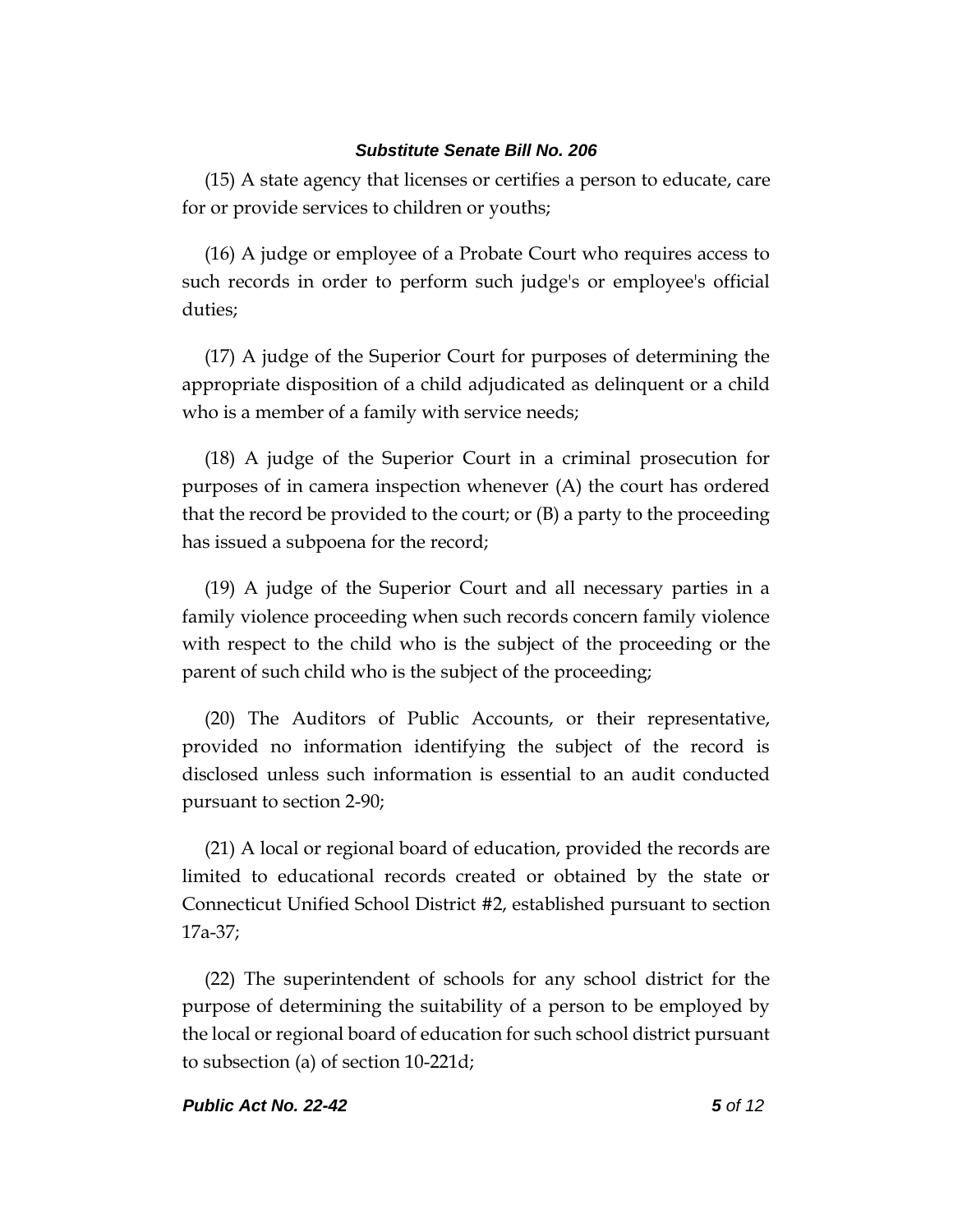(23) The Department of Motor Vehicles for the purpose of criminal history records checks pursuant to subsection (e) of section 14-44, provided information disclosed pursuant to this subdivision shall be limited to information included on the Department of Children and Families child abuse and neglect registry established pursuant to section 17a-101k, subject to the provisions of sections 17a-101g and 17a-101k concerning the nondisclosure of findings of responsibility for abuse and neglect;

(24) The Department of Mental Health and Addiction Services for the purpose of treatment planning for young adults who have transitioned from the care of the Department of Children and Families;

(25) The superintendent of a public school district or the executive director or other head of a public or private institution for children providing care for children or a private school (A) pursuant to sections 17a-11, 17a-101b, 17a-101c, 17a-101i, 17a-111b and 46b-129, or (B) when the Department of Children and Families places an individual employed by such institution or school on the child abuse and neglect registry pursuant to section 17a-101k;

(26) The Department of Social Services for the purpose of (A) determining the suitability of a person for payment from the Department of Social Services for providing child care; (B) promoting the health, safety and welfare of a child or youth receiving services from either department; or (C) investigating allegations of fraud provided no information identifying the subject of the record is disclosed unless such information is essential to any such investigation;

(27) The Court Support Services Division of the Judicial Branch, to allow the division to determine the supervision and treatment needs of a child or youth, and provide appropriate supervision and treatment services to such child or youth, provided such disclosure shall be limited to information that identifies the child or youth, or a member of such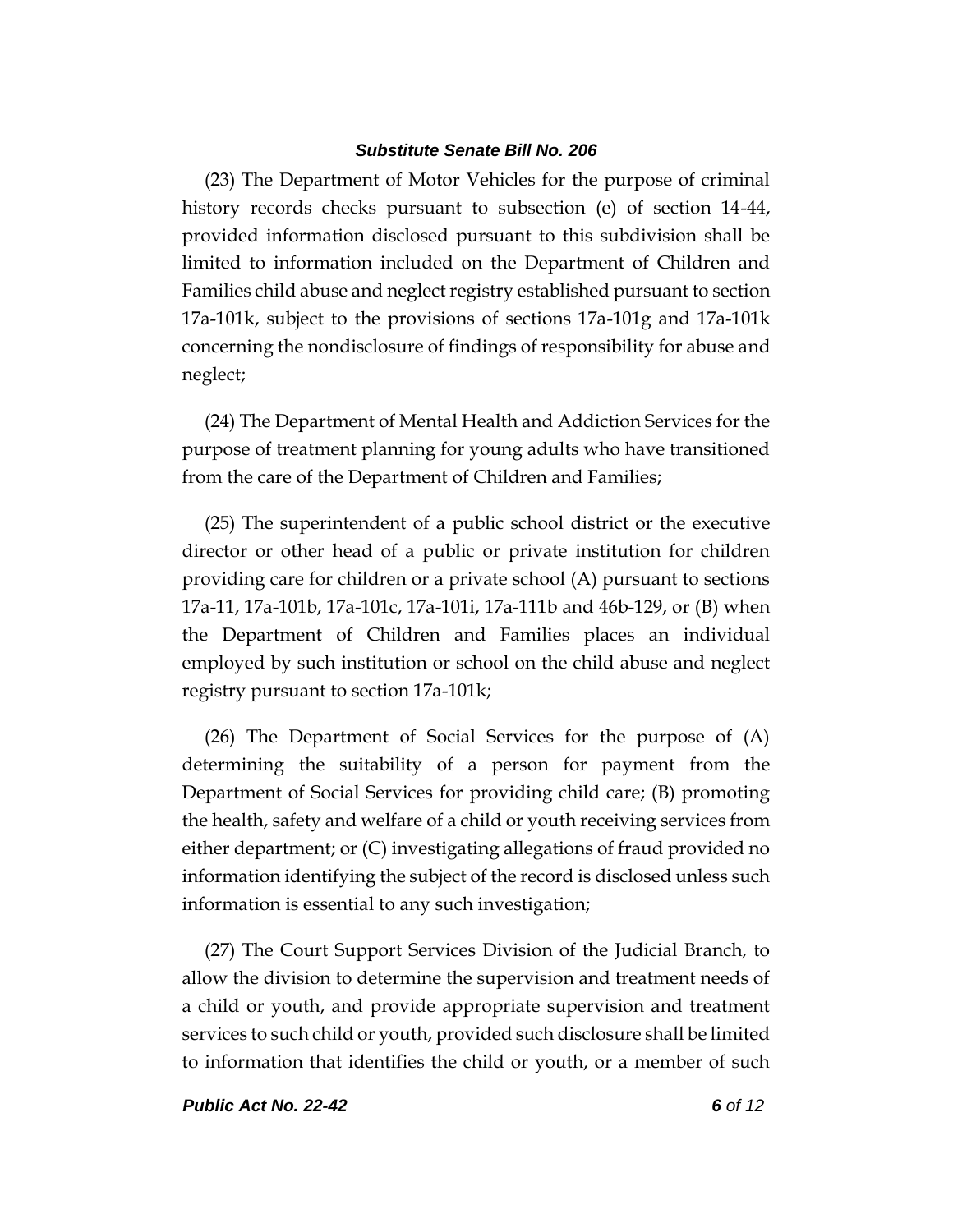child's or youth's immediate family, as being or having been (A) committed to the custody of the Commissioner of Children and Families as delinquent, (B) under the supervision of the Commissioner of Children and Families, or (C) enrolled in the voluntary services program operated by the Department of Children and Families;

(28) The Court Support Services Division of the Judicial Branch for the purpose of sharing common case records to track recidivism of juvenile offenders;

(29) The birth-to-three program's referral intake office for the purpose of  $(A)$  determining eligibility of,  $(B)$  facilitating enrollment for, and  $(C)$ providing services to (i) substantiated victims of child abuse and neglect with suspected developmental delays, and (ii) newborns impacted by withdrawal symptoms resulting from prenatal drug exposure;

(30) The Department of Public Health for the purpose of notification when the Commissioner of Children and Families places an individual licensed or certified by the Department of Public Health on the child abuse and neglect registry established pursuant to section 17a-101k; **[**and**]**

(31) The Department of Correction, for the purpose of determining the supervision and treatment needs of a child or youth, and providing appropriate supervision and treatment services to such child or youth;

(32) Any child placing agency subject to licensure by the Department of Children and Families, for the purpose of determining the suitability of a person (A) for employment by such agency, or (B) to adopt or provide foster care pursuant to sections 17a-114 and 17a-151; and

(33) The Department of Administrative Services, for the purpose of determining whether an applicant for employment with the state, who would have contact with children in the course of such employment, appears on the child abuse or neglect registry maintained pursuant to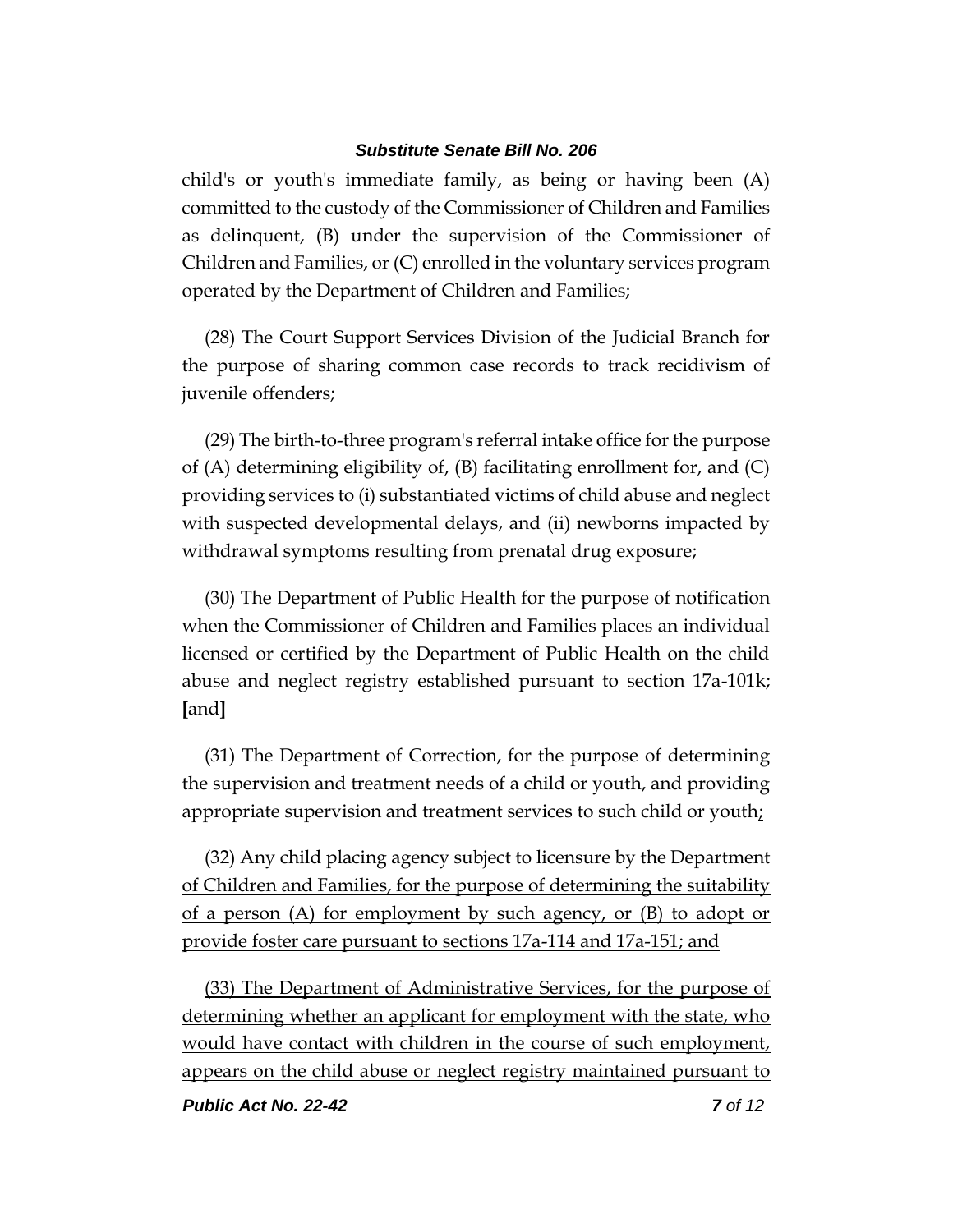#### section 17a-101k.

Sec. 2. Section 17a-3b of the 2022 supplement to the general statutes is repealed and the following is substituted in lieu thereof (*Effective October 1, 2022*):

(a) The Commissioner of Children and Families shall **[**implement the operational plan developed pursuant to section 2 of public act 21-174 to establish an education**]** establish an administrative unit within the Department of Children and Families **[**, for**]** to provide oversight of the education of any child who resides in any juvenile justice facility and any incarcerated child. The Commissioner of Children and Families shall administer, coordinate and control the operations of the unit and be responsible for the overall supervision and direction of all **[**courses and**]** activities of the unit.

(b) The commissioner, or his or her designee, shall:

(1) Have the power to employ and dismiss staff **[**and, as a board of education would in accordance with the applicable provisions of section 10-151, such teachers as are**]** as necessary to carry out the intent of this section and to pay their salaries; **[**, or to contract with local or regional boards of education or educational service providers for the purpose of providing educational services to children being served by the unit;**]**

(2) Develop and review quarterly reports, which shall be available to the Juvenile Justice Policy and Oversight Committee established pursuant to section 46b-121n, on academic performance, school discipline, attendance and other similar issues concerning students educated **[**by**]** under the oversight of the unit;

(3) Have the power to contract with providers of educational services for compilation, at least semiannually, of performance data to ensure that reporting measures are tailored to experiences of students in short and long-term placements in juvenile justice facilities;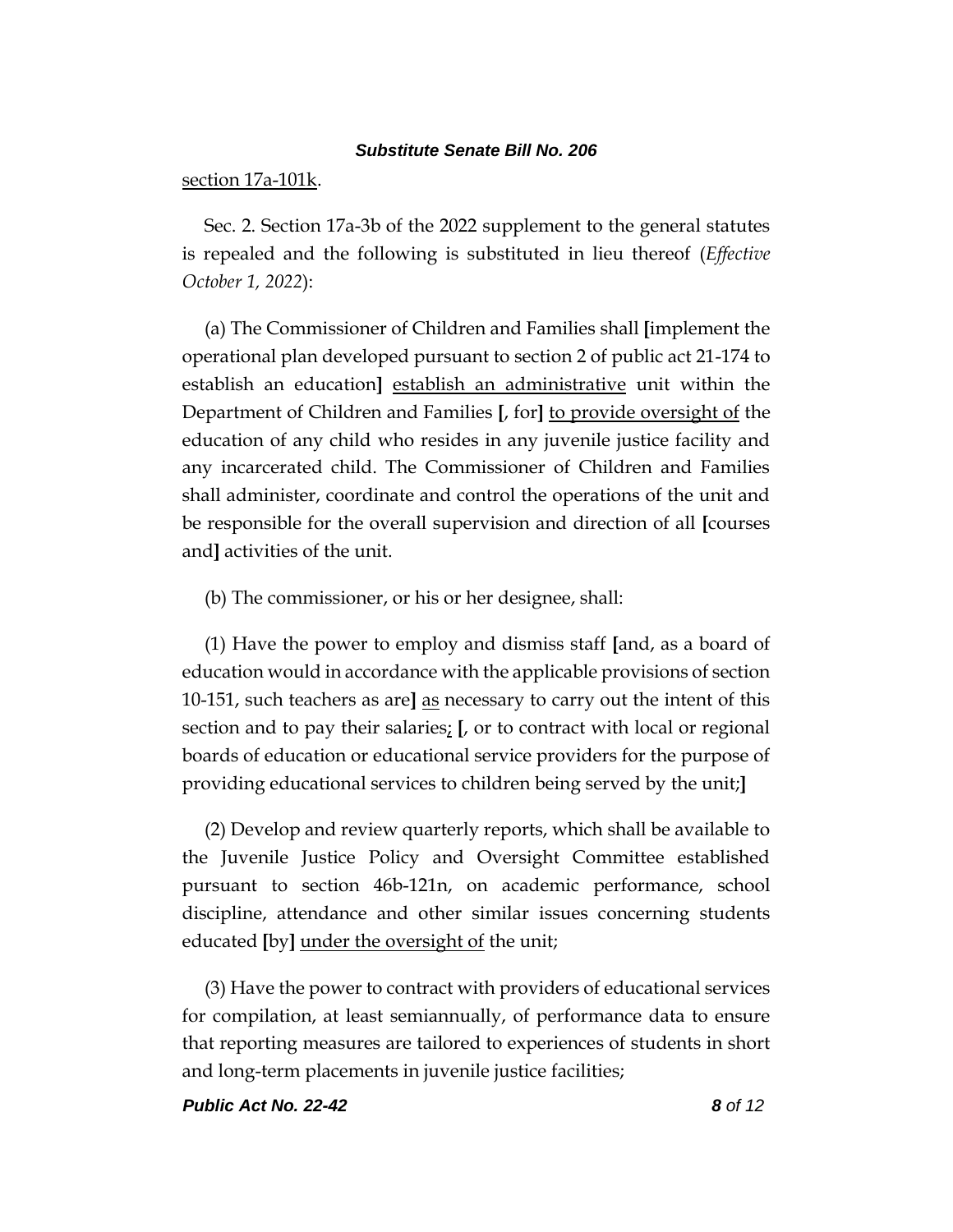(4) Require providers of educational services to develop partnerships and programs with local educational agencies, private educational providers and local industries and businesses;

(5) Report student performance data, attendance and rates of participation for all education programs and document transition activities and outcomes and collaborations with community service providers and parents to the Juvenile Justice Policy and Oversight Committee established pursuant to section 46b-121n;

(6) (A) Ensure that students have access to earn credits toward high school graduation and have access to arts and career and technical education courses, state-wide and college preparatory testing, and (B) provide alternative options for high school equivalency certificates for students who are twenty years of age or older with insufficient credits to meet graduation requirements pursuant to section 10-221a; and

(7) Enable students to have access to web-based content including credit recovery programs to allow students to earn a credit for a course he or she did not satisfactorily complete.

(c) The commissioner may employ within the unit transition specialists whose primary responsibility is to facilitate the successful transition of children from their communities to secure facilities and then back to their local educational program upon release. Transition specialists shall:

(1) Collaborate with local and regional boards of education, governing councils of a state or local charter school, interdistrict magnet school operators and agencies that serve the needs of children, employers and other community supports for reentry to plan and manage successful transitions between the unit, the student's previous school and the school the student will enroll in upon leaving the oversight of the unit;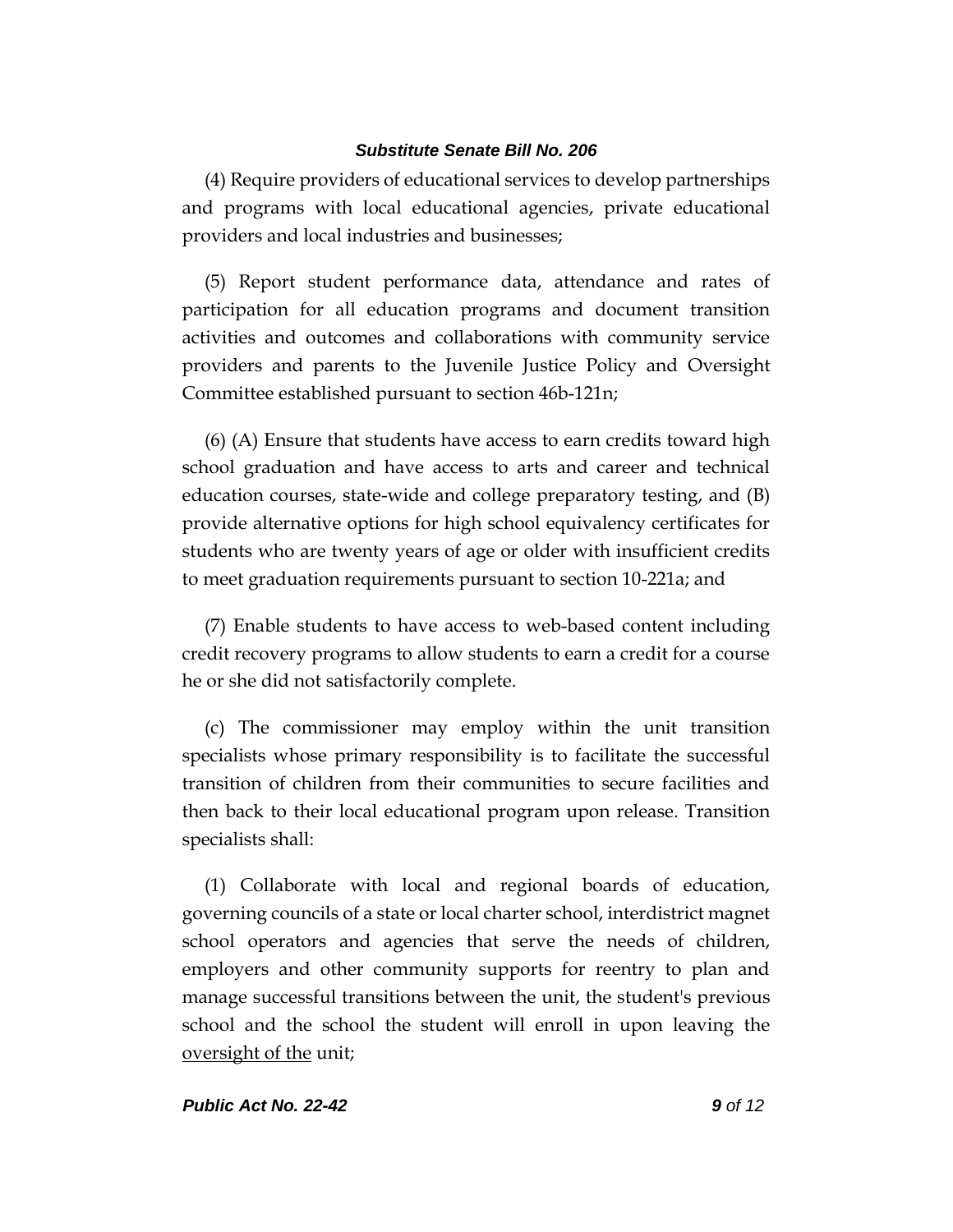(2) Manage and track the educational credits of a student who is in an out-of-home placement and document the success of a placement following a student's reentry into his or her community; and

(3) Be responsible for communicating with the reentry coordinators who appear on a list pursuant to section 10-253a, whose primary responsibility is to support educational success in students returning to the community from juvenile justice system custody and who shall ensure all information regarding the education of a child under the oversight of the unit is communicated to the school the student will enroll in upon leaving juvenile justice system custody.

(d) The **[**education**]** unit shall ensure that the school the student will enroll in, after the unit's obligation to provide services to the student ends, provides services and supports that maximize the student's success.

(e) The **[**education**]** unit shall employ a uniform system of state-wide electronic record transfers for maintaining and sharing educational records for any child who resides in a juvenile justice facility and any incarcerated child in an educational program to be overseen by a directory manager as designated by the commissioner. Such system shall be aligned with recommendations by the Individualized Education Program Advisory Council established pursuant to section 10-76nn.

Sec. 3. Section 10-220h of the 2022 supplement to the general statutes, as amended by section 7 of public act 21-174, is repealed and the following is substituted in lieu thereof (*Effective October 1, 2022*):

(a) When a student enrolls in a school in a new school district or in a new state charter school, the new school district or new state charter school shall provide written notification of such enrollment to the school district in which the student previously attended school or the state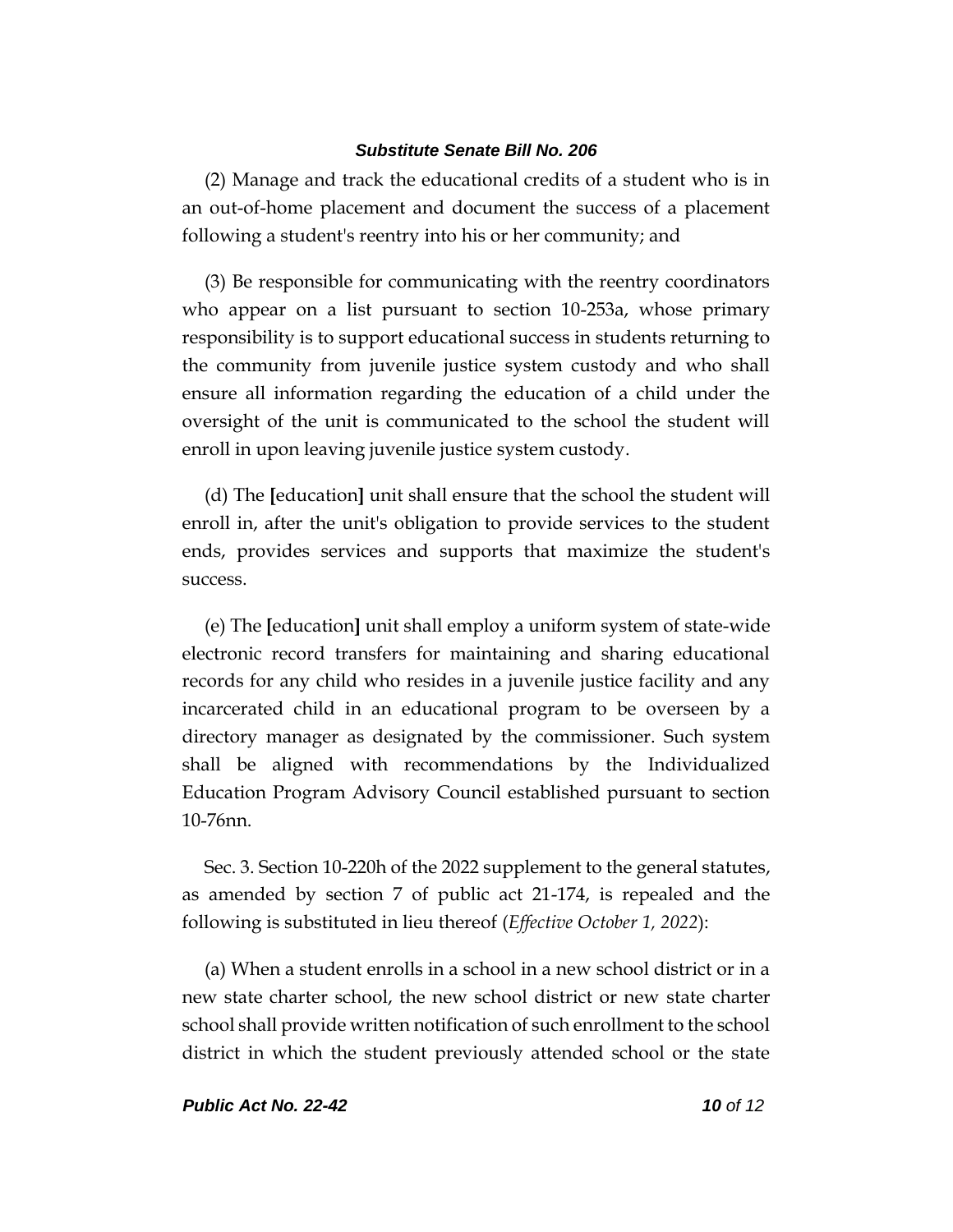charter school the student previously attended not later than two business days after the student enrolls. The school district in which the student previously attended school or the state charter school that the student previously attended (1) shall transfer the student's education records to the new school district or new state charter school no later than ten days after receipt of such notification, and (2) if the student's parent or guardian did not give written authorization for the transfer of such records, shall send notification of the transfer to the parent or guardian at the same time that it transfers the records.

(b) In the case of a student placed in any juvenile justice facility and any incarcerated student being educated under the oversight of the **[**education**]** administrative unit established pursuant to section 17a-3b, as amended by this act, the Commissioner of Children and Families shall immediately upon placement of such student in such facility or under incarceration, inform the student's previous school of such placement. The school district in which the student previously attended school or the state charter school that the student previously attended shall, not later than five days after notification of such placement or incarceration, transfer the student's education records to the **[**education**]** administrative unit.

(c) In the case of a student who transfers from Unified School District #1, Unified School District #2 or the **[**education**]** administrative unit established pursuant to section 17a-3b, as amended by this act, the new school district or new state charter school shall provide written notification of such enrollment to Unified School District #1, Unified School District #2 or the **[**education**]** administrative unit established pursuant to section 17a-3b, as amended by this act, immediately upon the date of enrollment. The unified school district or the **[**education**]** administrative unit established pursuant to section 17a-3b, as amended by this act, shall, not later than five days after receipt of notification of enrollment from the new school district or new state charter school,